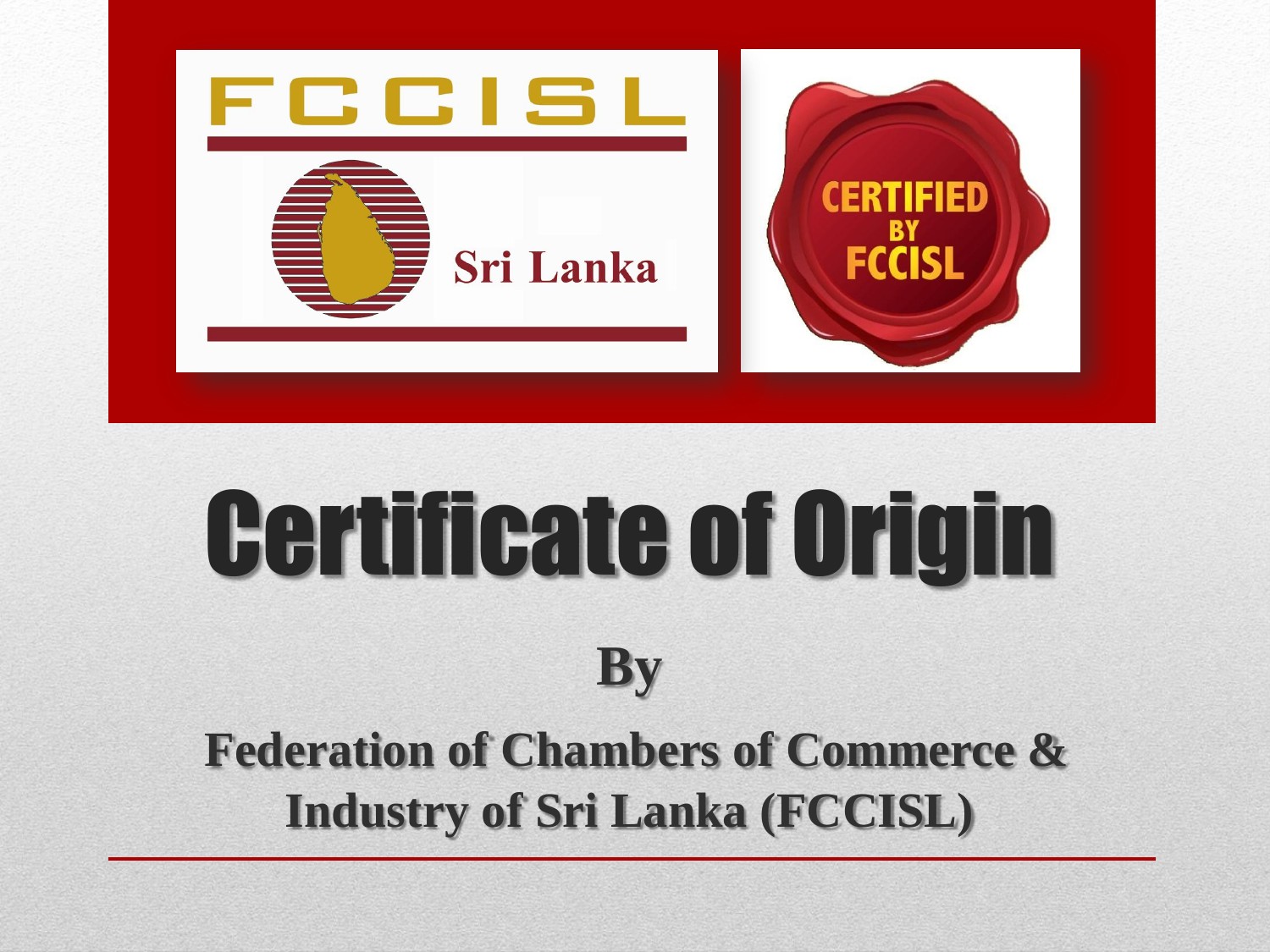

## CO through FCCISL

The Federation of Chambers of Commerce and Industry of Sri Lanka (FCCISL) has been recognized and designated to issue Non-Preferential Certificates of Origin (COO) to Sri Lankan exporters.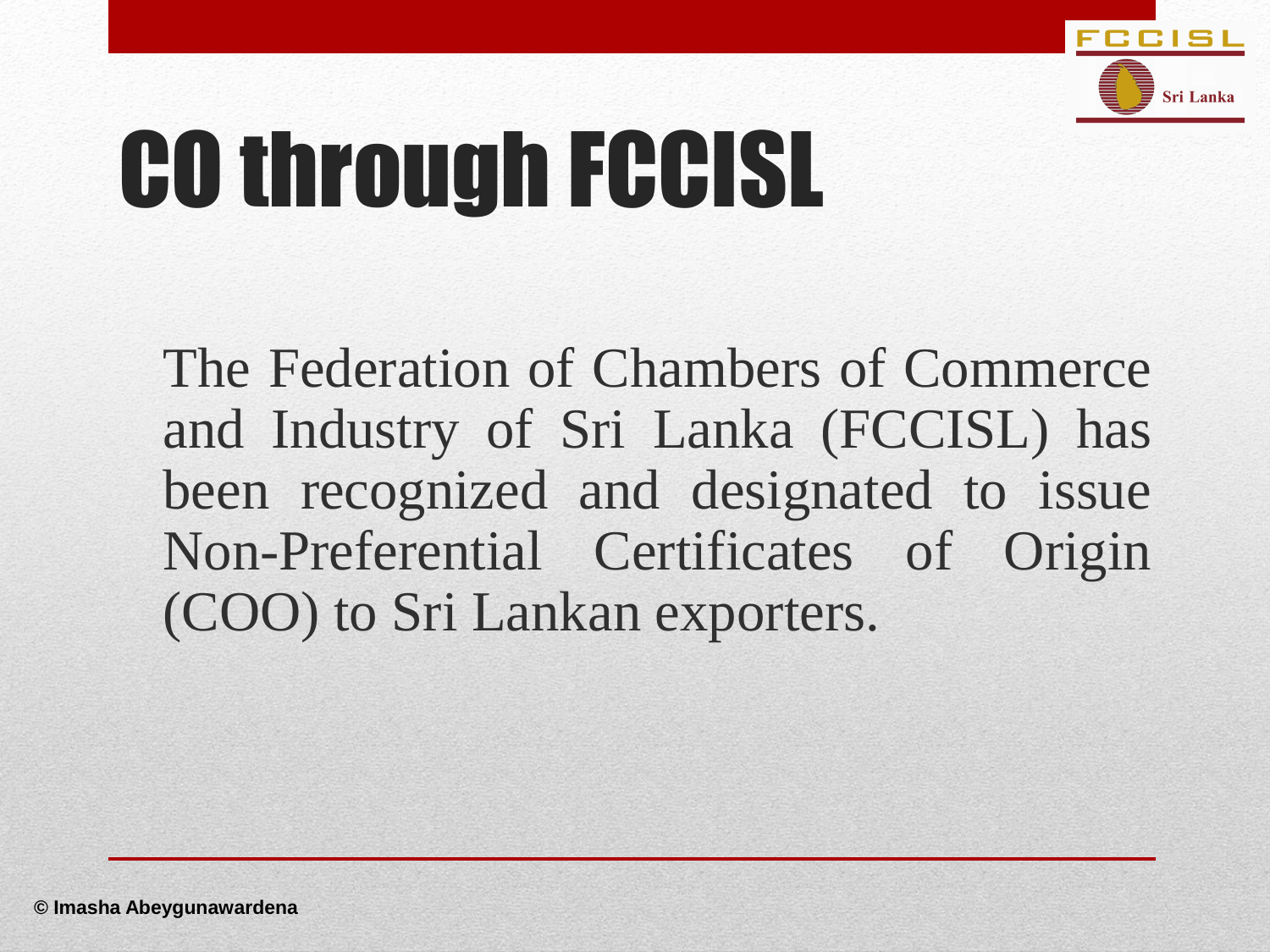

## What is a CO?

- A Certificate of Origin (CO) is a document attesting that goods in a particular export shipment are wholly obtained or produced or manufactured or processed in a particular country.
- CO can be broadly classified into two types, namely,
	- Non-Preferential Certificates (Ordinary Certificate of Origin)
	- Preferential Certificate of Origin.

|                                                               |                                                 |                              |                                                                                                                 |  |                             |                                             | Exp.5                                                     |
|---------------------------------------------------------------|-------------------------------------------------|------------------------------|-----------------------------------------------------------------------------------------------------------------|--|-----------------------------|---------------------------------------------|-----------------------------------------------------------|
| <b>Exporter (Full Name and Address)</b>                       |                                                 | Year                         | Month                                                                                                           |  | Day                         | Ref. No.:                                   |                                                           |
|                                                               |                                                 | Date:                        |                                                                                                                 |  |                             |                                             |                                                           |
|                                                               |                                                 |                              | Exporter's Registration No.                                                                                     |  |                             |                                             |                                                           |
| Consignee' Importer                                           |                                                 | <b>CERTIFICATE OF ORIGIN</b> |                                                                                                                 |  |                             |                                             |                                                           |
|                                                               |                                                 | Sri Lanka                    |                                                                                                                 |  |                             |                                             |                                                           |
|                                                               |                                                 |                              | & INDUSTRY OF SRI LANKA<br>#467/1/1, Sirimayo Bandaranaike Mawatha                                              |  |                             |                                             | <b>FEDERATION OF CHAMBERS OF COMMERCE</b>                 |
| Vessel<br>Port of Loading                                     |                                                 |                              | Colombo 14, Sri Lanka.<br>Tele: +94-11-2334740/4, Fax: +94-11-2334755<br>Email: co@fecial.lk web: www.fecial.lk |  |                             |                                             |                                                           |
| Port of Discharge                                             | <b>Final Destination</b>                        |                              |                                                                                                                 |  |                             |                                             |                                                           |
| Marks, Nos. /                                                 |                                                 |                              |                                                                                                                 |  |                             |                                             |                                                           |
|                                                               | No. and kind of packages                        |                              |                                                                                                                 |  | <b>Description of Goods</b> |                                             | Quantity                                                  |
|                                                               | I hereby certify that goods described have been |                              |                                                                                                                 |  |                             | <b>Total Invoice Value (State Currency)</b> |                                                           |
| <b>Container No.</b><br>produced or manufactured in Sri Lanka |                                                 |                              | Total Cube (M3)                                                                                                 |  |                             | Total Net Wt. (Kg) / Total Gross Wt. (Kg)   |                                                           |
|                                                               |                                                 |                              | are correctly stated.                                                                                           |  |                             |                                             | I the undersigned declare all particulars set forth above |
| <b>INDUSTRY OF SRI LANKA</b>                                  | <b>FEDERATION OF CHAMBERS OF COMMERCE &amp;</b> |                              | Signature of Exporter / Agent                                                                                   |  |                             |                                             | Date.                                                     |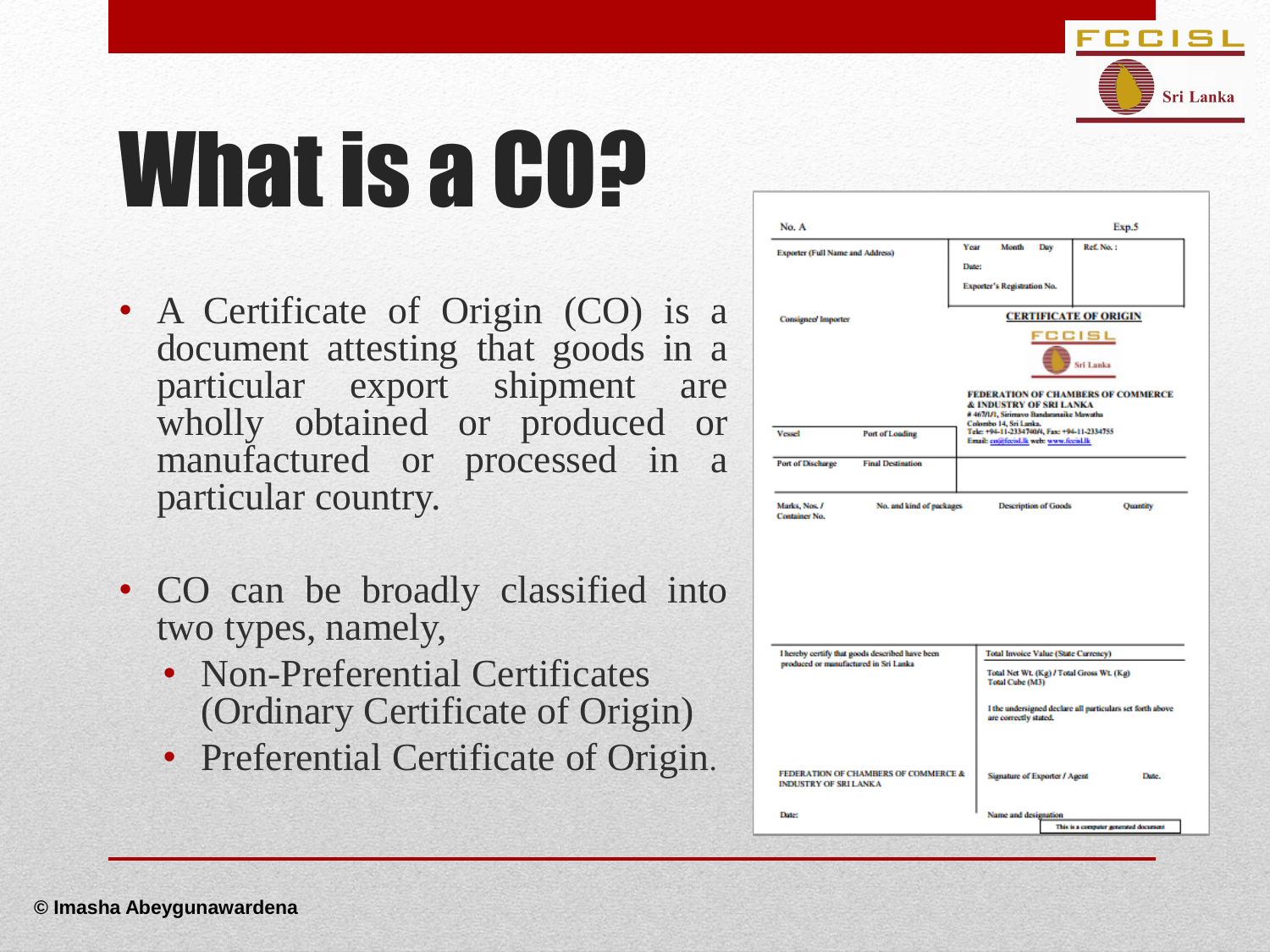

## Non – Preferential COs

- An ordinary Certificate of Origin is an important and vital document in the part of the export documentation that can be satisfied your buyers that the products exported are produced, processed or manufactured in Sri Lanka.
- The Non-preferential Certificates of Origin are now processed by the Federation of Chambers of Commerce & Industry of Sri Lanka (FCCISL) at the lowest cost & minimum time at the most convenient location in the city to the exporters through highly trained, courteous and dedicated team of professionals.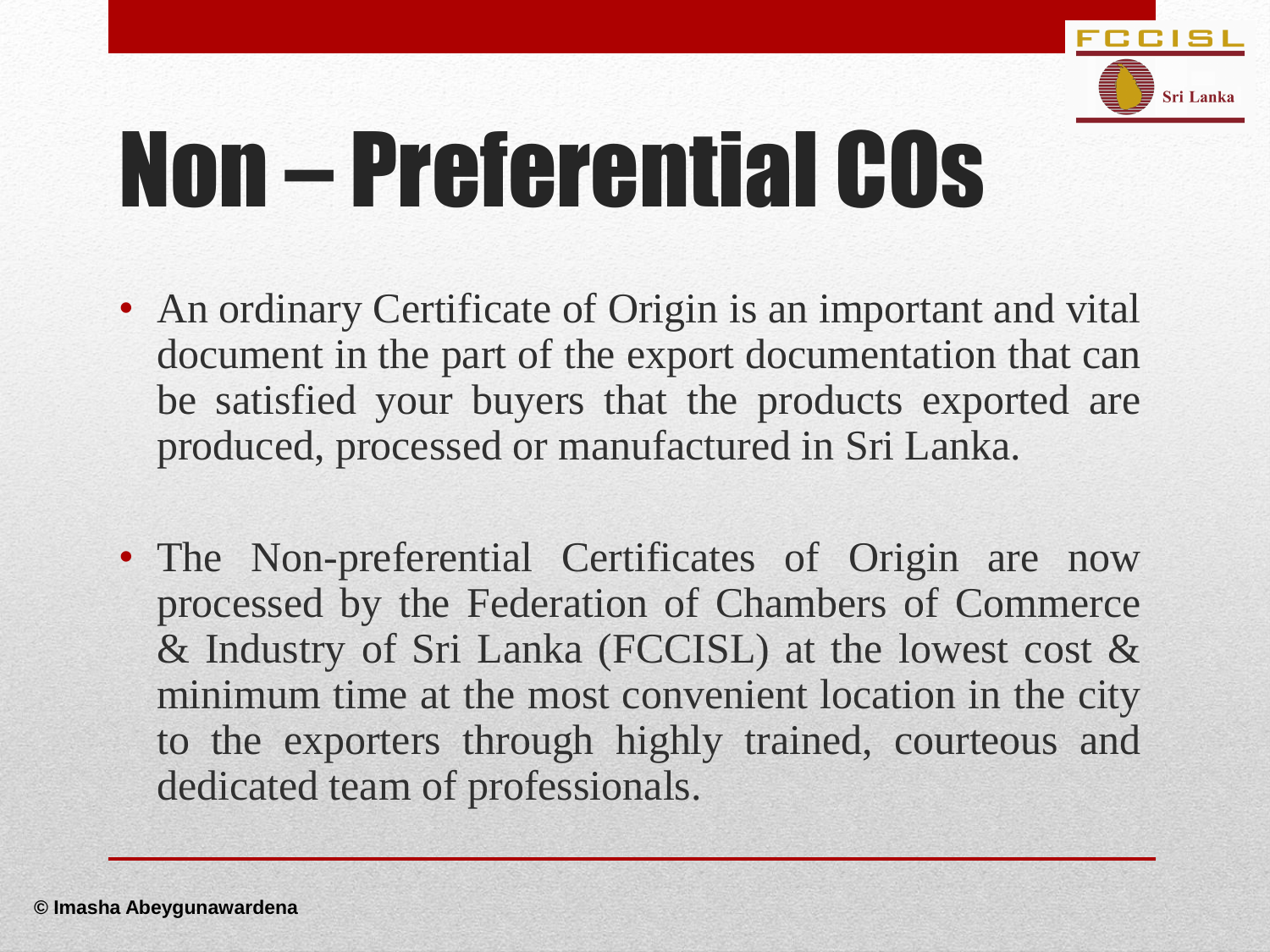

## Why is it needed?

- Official reasons
	- **Importing country regulations**
- Commercial reasons
	- Customer request
- Financial reasons **Letter of credit**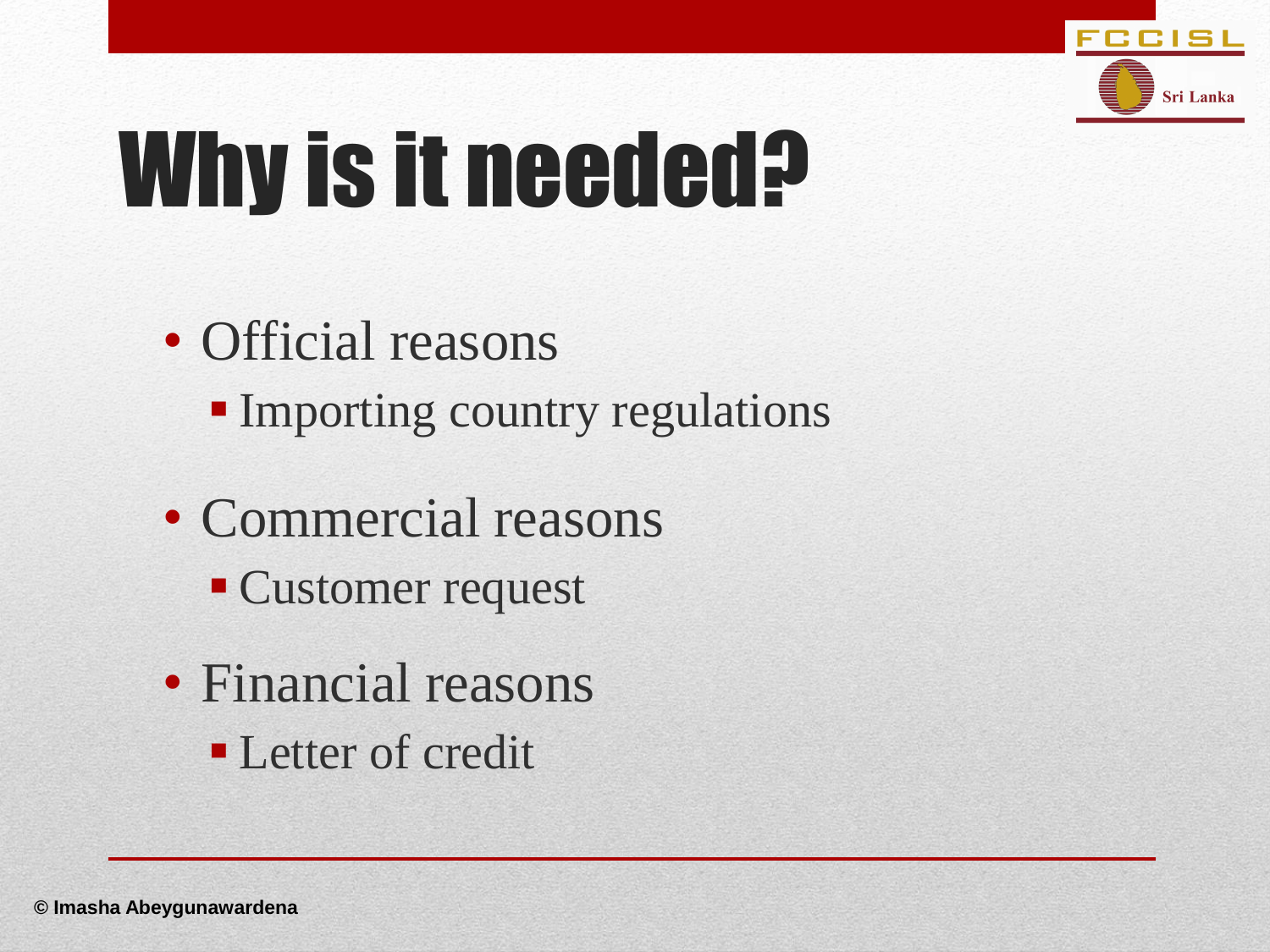### World CO survey

**15 Millions of COs are issued per year by more than 2,000 Chambers from over 100 countries.**



Source: ICC – World Chambers **© Imasha Abeygunawardena** Federation

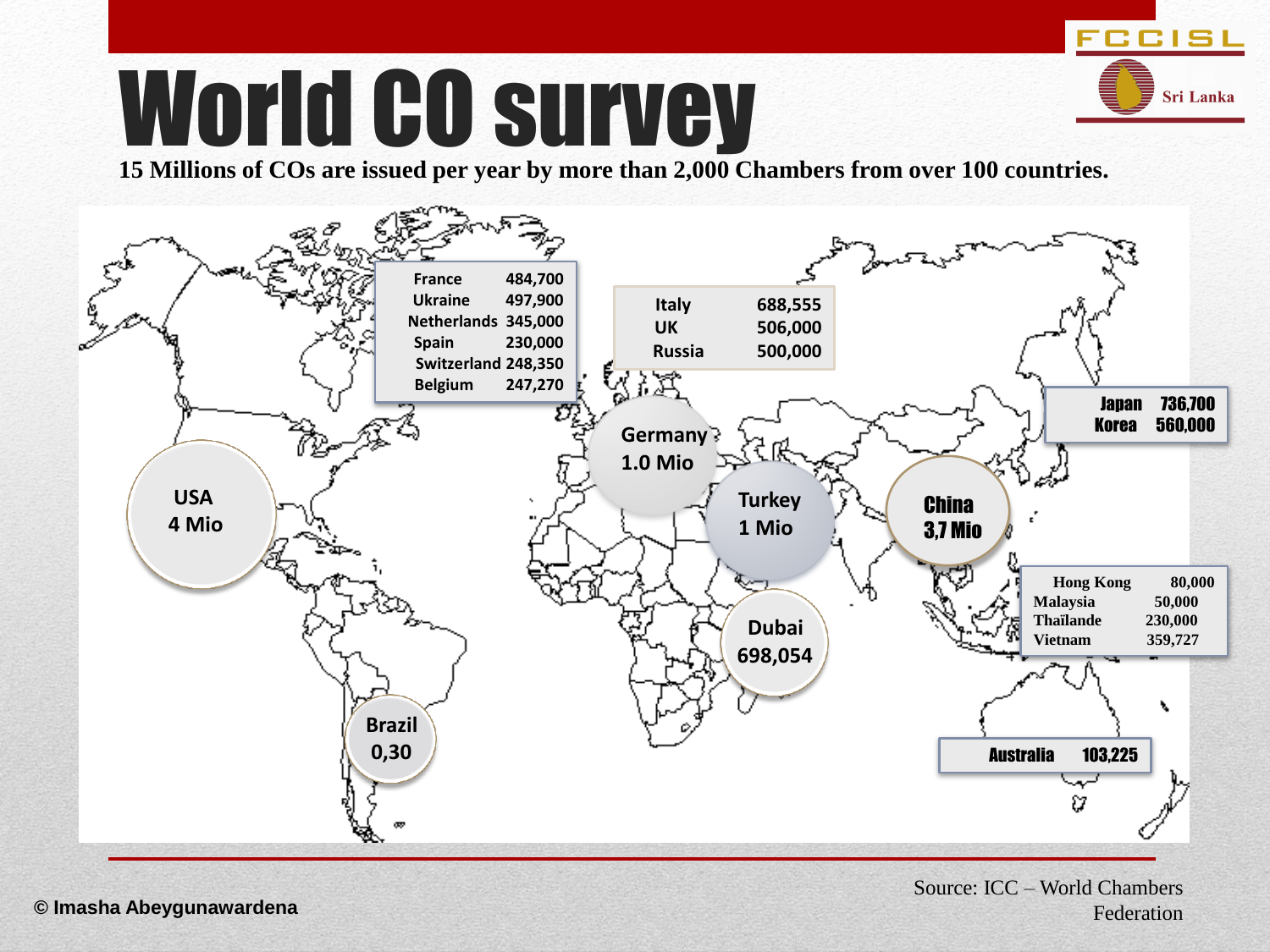

## Documents Required

- Completed Registration Form (only once)
- Duly filled COO
- Completed Form B
- Other documents as required (E.g.: CUSDEC or Commercial Invoice)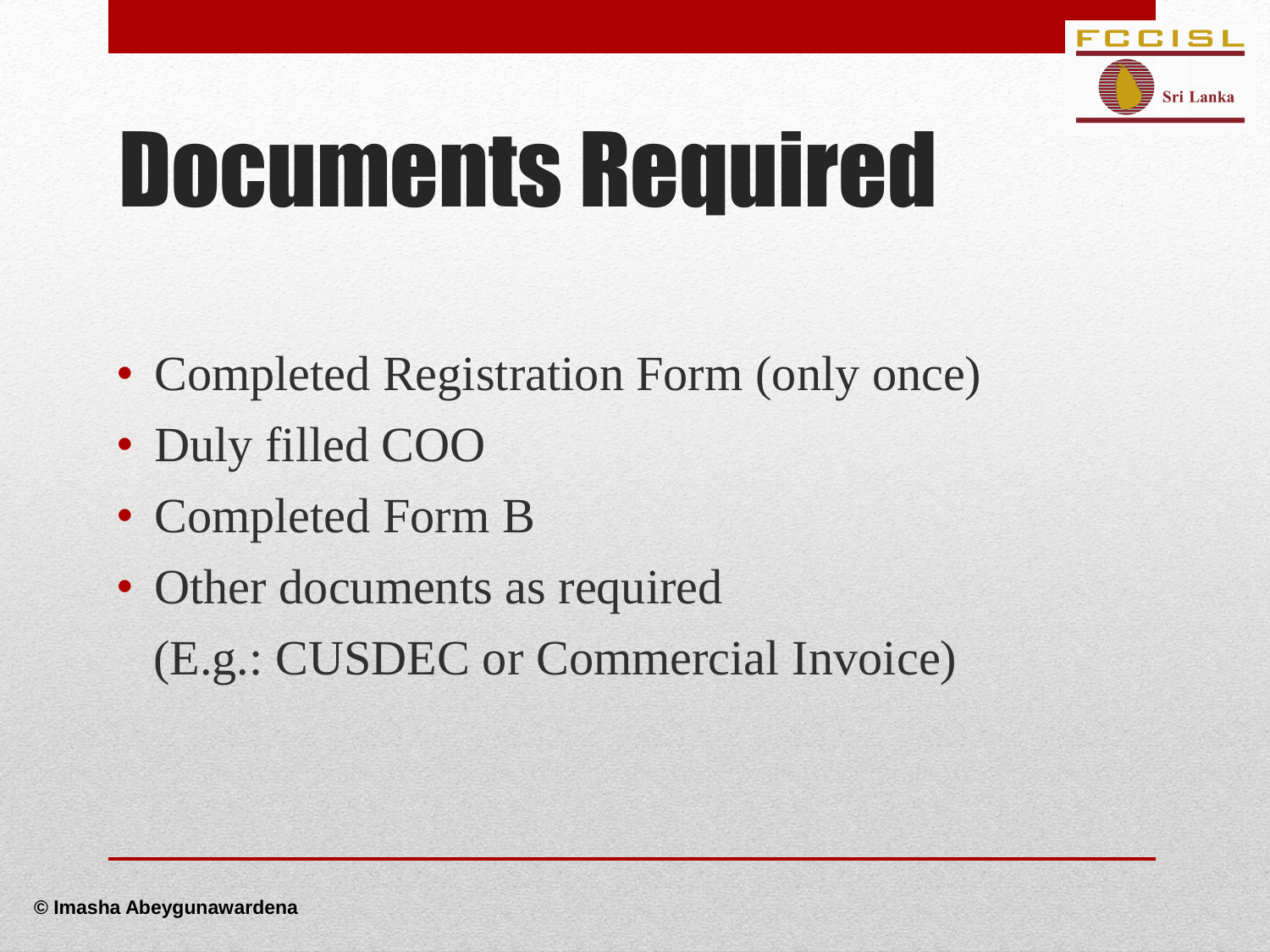

## What's the cost?

- One time Registration Fee
	- Chamber Member: **LKR 1,000**
	- **Non Chamber Member: LKR 2,000**
- COO Book **LKR 250**

COO book containing 100 copies could be purchased from the International Affairs Division of FCCISL or could be downloaded from the FCCISL website.

• Processing Fee per CO **LKR 250**

In an emergency, we can make arrangement to issue COOs even on public holidays.

*These charges are inclusive of VAT + NBT*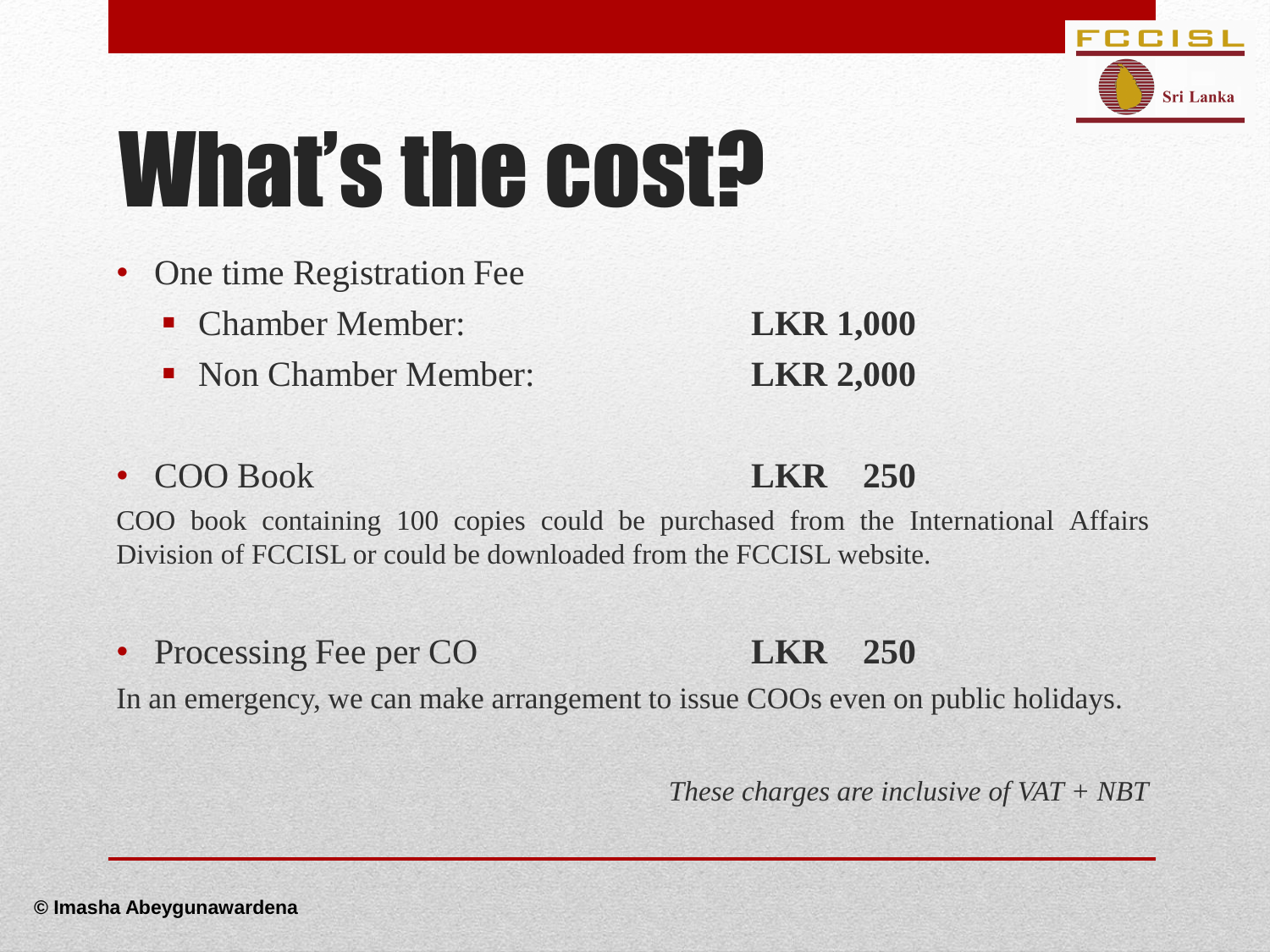

### COO Semi-Electronic System

- The Registration Form, Certificate of Origin Form (COO) and Form B are available in the FCCISL website & could be filled using the PDF writer.
- Signature of the authorized officer should be uploaded in the relevant place as an image.
- On receipt of your completed Format on Certificate of Origin online form together with a copy of the relevant Commercial Invoice, Form B and other relevant documents the FCCISL will print the Certificate of Origin, Form B, certify those & hand over to the relevant staff member of your company.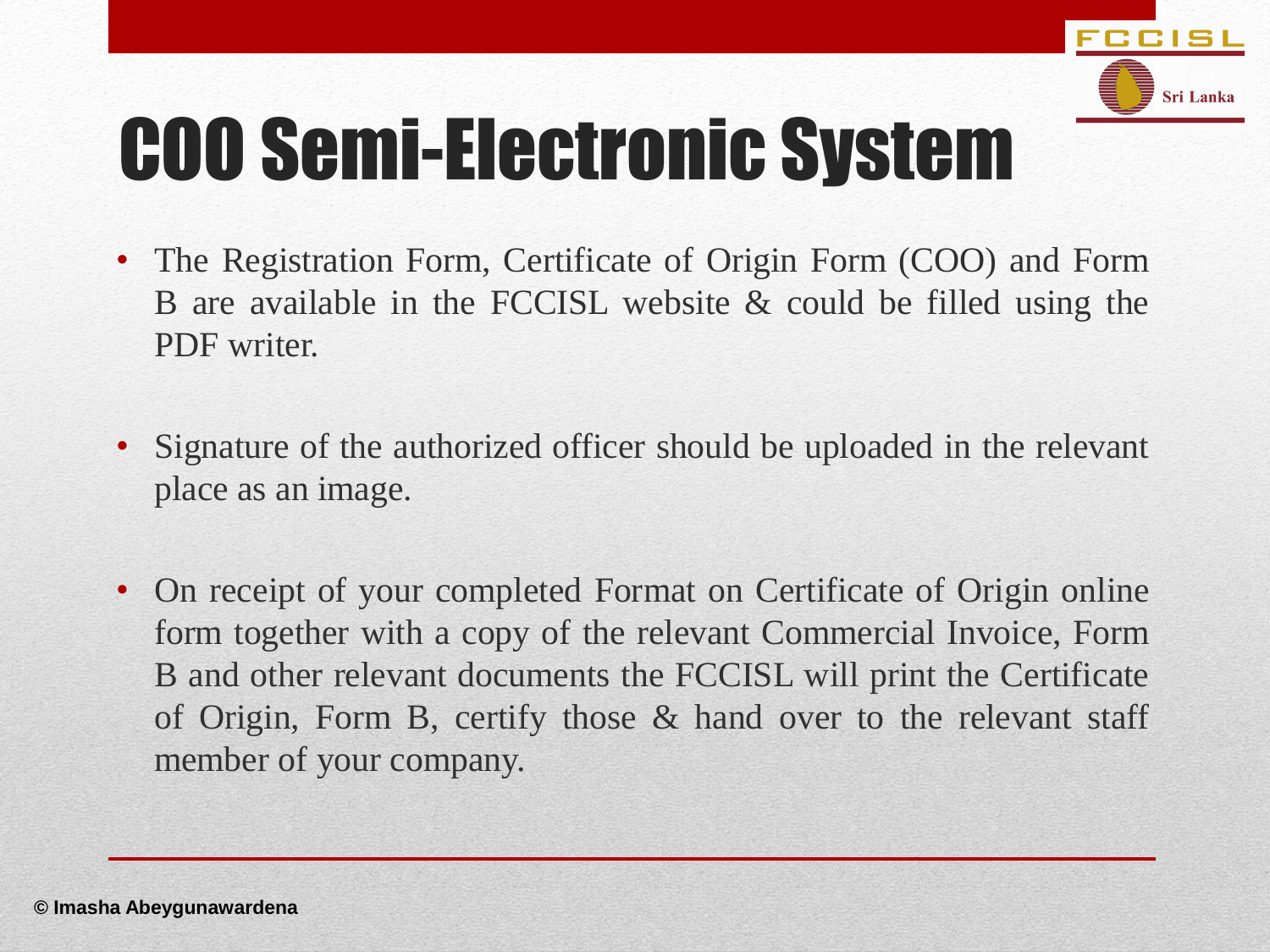

### Why FCCISL?

- $\checkmark$  Our certificates are accepted & recognized by the custom authorities all over the world
- ◆ Assist to explore foreign buyers
- Lowest rate for COs
- Flexible Service hours
- **V** Easy access
- Semi-Electronic system for issuing COs
- $\checkmark$  Less papers to submit